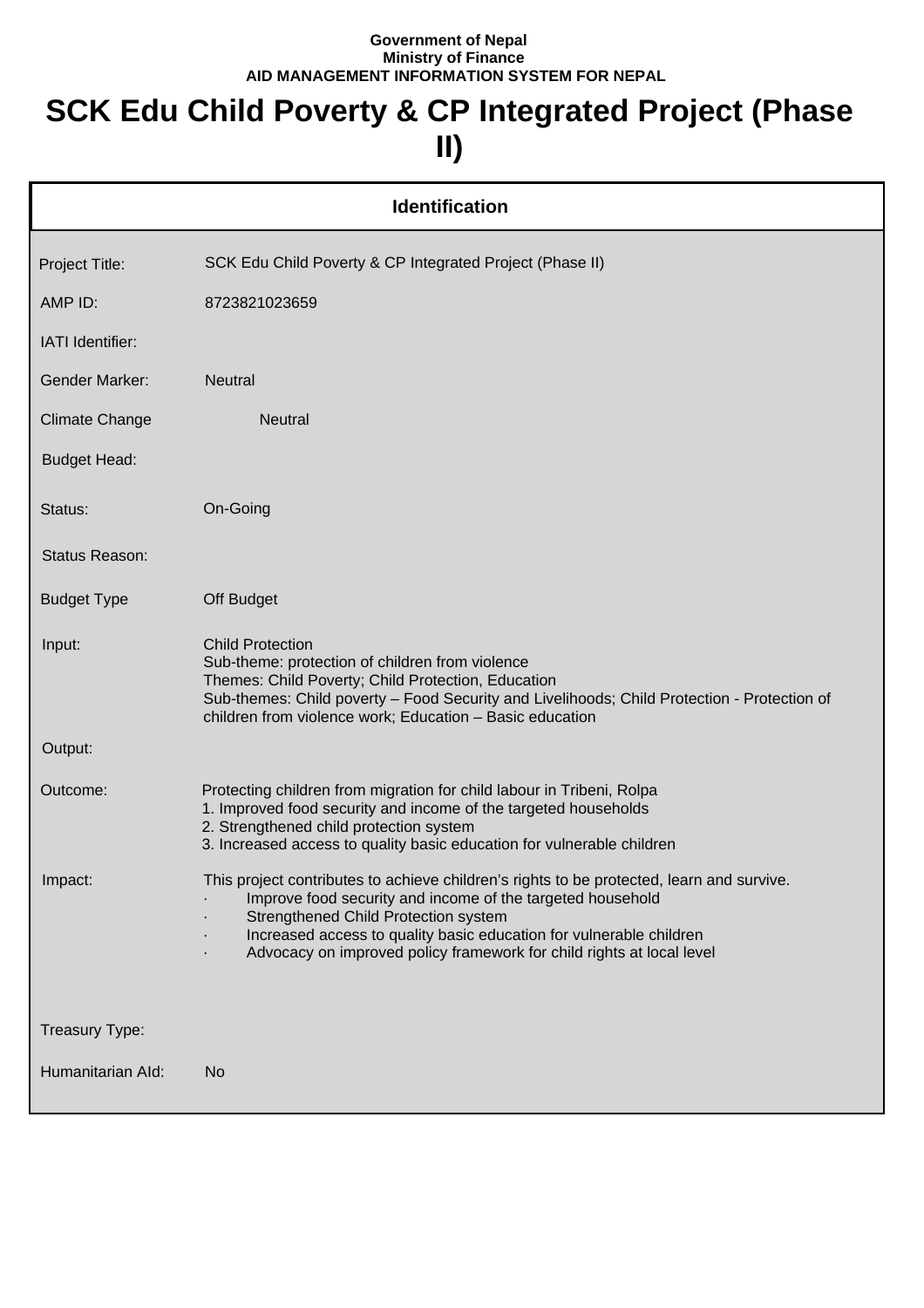| Location                            |            |
|-------------------------------------|------------|
| Location                            | Percentage |
| Mid-Western (Madhya Pashchimanchal) | 100.0%     |

| <b>National Plan</b>                                                            |            |
|---------------------------------------------------------------------------------|------------|
| Program                                                                         | Percentage |
| [ Education ] [ Social Development Policy ] [ National Development Plan (NDP) ] | 100.0%     |

| <b>Sector</b>                             |            |
|-------------------------------------------|------------|
| Sector                                    | Percentage |
| Nepal Sector Classification AGRICULTURE 0 | 100.0%     |

| <b>Implementing/Executing Agency</b>              |        |  |
|---------------------------------------------------|--------|--|
| <b>Implementing Agency</b>                        |        |  |
| Save the Children                                 | 100.0% |  |
| <b>Executing Agency</b>                           |        |  |
| <b>NGOs</b>                                       | 100.0% |  |
| <b>Responsible Organization</b>                   |        |  |
| Ministry of Agriculture and Livestock Development | 100.0% |  |
| <b>Donor</b>                                      |        |  |
| Save the Children                                 | 0.0%   |  |

| <b>Funding</b>             |                       |                    |                               |            |                     |
|----------------------------|-----------------------|--------------------|-------------------------------|------------|---------------------|
| Transaction<br>Date        | Type of<br>Assistance | Mode of<br>Payment | Post Earthquake<br>Assistance | Commitment | <b>Disbursement</b> |
| <b>Save the Children</b>   |                       |                    |                               |            |                     |
| <b>UNDISBURSED BALANCE</b> |                       | null               |                               |            |                     |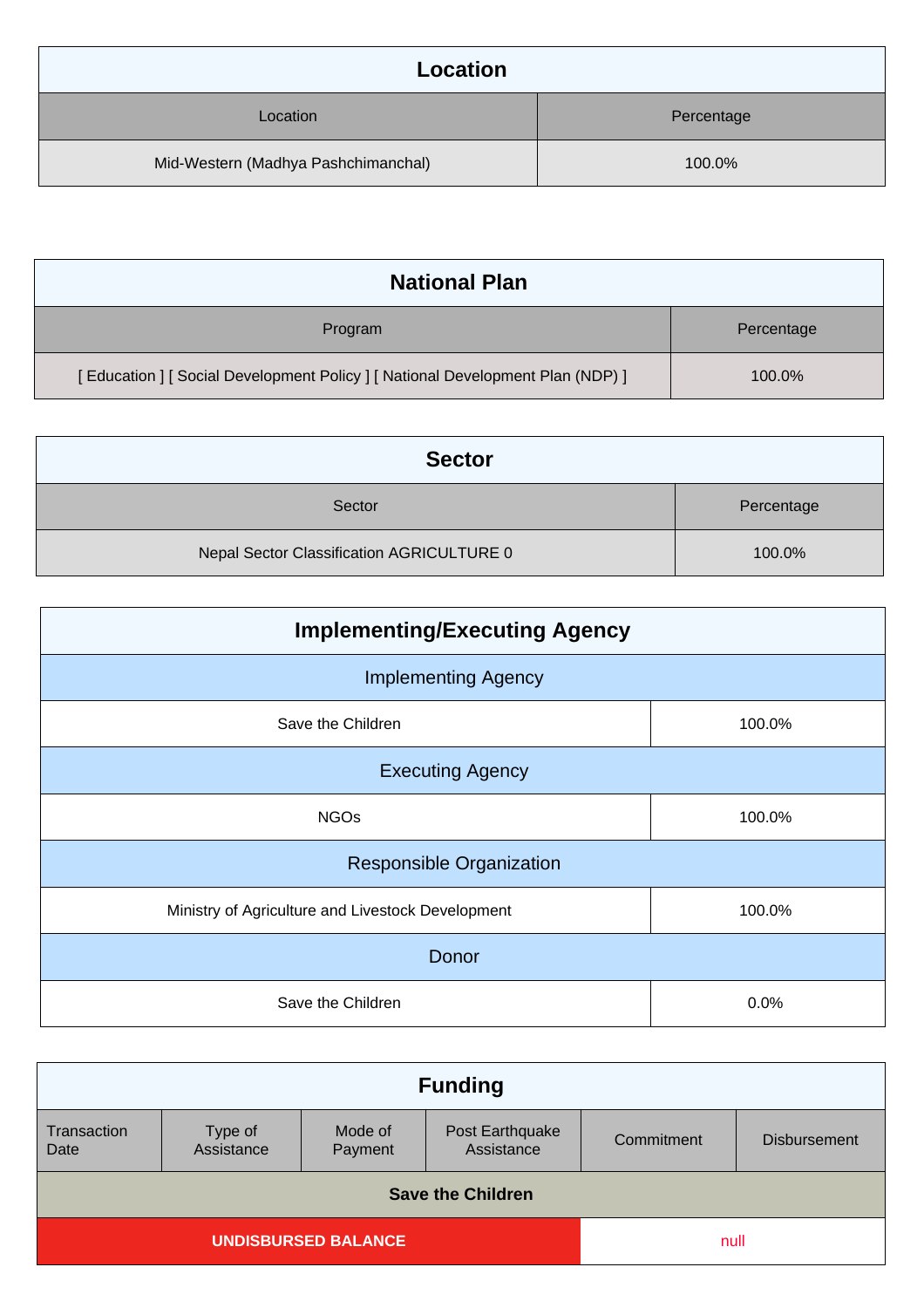| Transaction<br>Date        | Type of<br>Assistance | Mode of<br>Payment    | Post Earthquake<br>Assistance | Commitment | <b>Disbursement</b> |
|----------------------------|-----------------------|-----------------------|-------------------------------|------------|---------------------|
|                            |                       |                       | <b>Actual</b>                 |            |                     |
| 5/15/2020                  | <b>Grant Aid</b>      | <b>Direct Payment</b> | Yes                           | 4,506      | Ю                   |
| 6/30/2020                  | <b>Grant Aid</b>      | <b>Direct Payment</b> | Yes                           | 10         | 4,506               |
| 8/1/2017                   | <b>Grant Aid</b>      | <b>Direct Payment</b> | No                            | 980,238    | Ю                   |
| 12/30/2018                 | Grant Aid             | <b>Direct Payment</b> | No                            | 0          | 488,657             |
| 6/30/2019                  | <b>Grant Aid</b>      | <b>Direct Payment</b> | No                            | 10         | 291,797             |
| 12/31/2019                 | <b>Grant Aid</b>      | <b>Direct Payment</b> | No                            | Ю          | 275,565             |
| 5/15/2020                  | Grant Aid             | <b>Direct Payment</b> | No                            | 386,835    | Ю                   |
| 6/30/2020                  | <b>Grant Aid</b>      | <b>Direct Payment</b> | No                            | Ю          | 230,149             |
| 12/31/2020                 | <b>Grant Aid</b>      | <b>Direct Payment</b> | No                            | Ю          | 95,728              |
| <b>Total</b>               |                       |                       | 1,371,579                     | 1,386,402  |                     |
| Total (Save the Children)  |                       |                       | 1,371,579                     | 1,386,402  |                     |
| <b>UNDISBURSED BALANCE</b> |                       |                       | $-14,823$                     |            |                     |

## **Progress Achieved**

Progress Achieved:

Key Problems:

Steps Taken to Solve Problems: